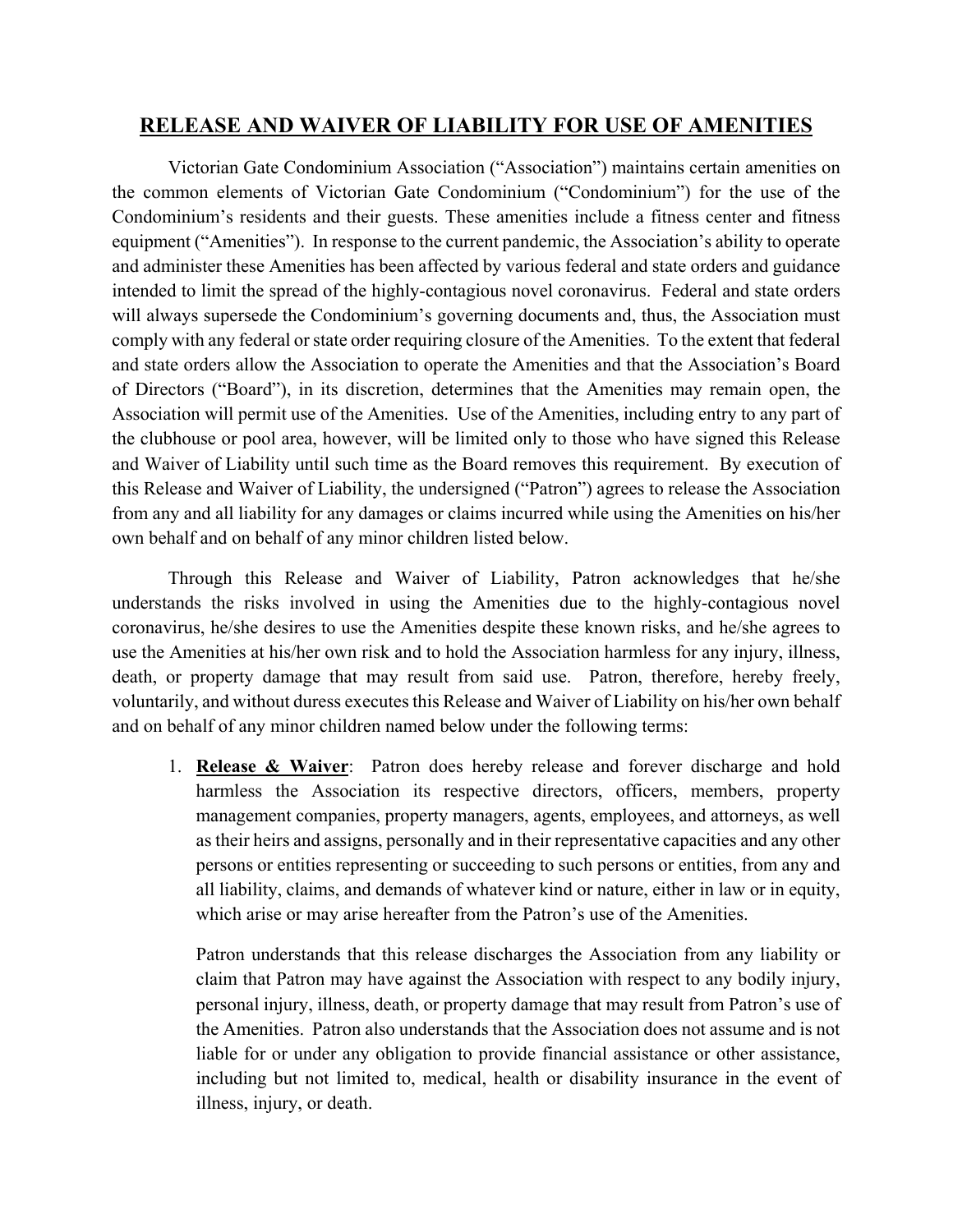- 2. **Indemnity Agreement:** Patron further agrees to indemnify the Association and its respective directors, officers, members, property management companies, property managers, agents, employees, and attorneys, as well as their heirs and assigns, against claims expressly released through this Release and Waiver of Liability.
- 3. **Assumption of Risk**: Patron understands that his/her use of the Amenities may create a heightened risk of exposure to illness, injury, or death. Patron hereby expressly and specifically assumes the risk of injury, illness, death, or other harm from the use of the Amenities and hereby releases the Association from all liability related to injury, illness, death, or property damage resulting from these activities.
- 4. **Medical Condition**: Patron hereby represents to the Association that he/ she is in good health and has not been diagnosed with or displayed symptoms of any infectious disease or illness. Patron agrees to provide the Association with updated information about his/her medical condition in the event a medical problem arises after the date Patron has signed this Release and Waiver of Liability. Each use of the Amenities by Patron shall constitute an affirmative representation that his/her medical condition remains unchanged.
- 5. **Rules:** Patron understands that the use of the Amenities is also governed by and subject to rules and regulations as adopted by the Association, as well as applicable law. These rules and regulations may, without limitation, restrict who may use the Amenities and limit the number of individuals using the Amenities at any one time. Patron further understands that execution of this Release and Waiver of Liability does not guarantee access to or use of the Amenities. Patron hereby expressly agrees to abide by all rules and regulations, whether adopted by the Association or by a government authority.
- 6. **Successors and Assigns.** Patron acknowledges and agrees that this Release and Waiver of Liability shall be binding upon his/her heirs, executor, administrator, or assigns, as the case may be.
- 7. **Other:** Patron agrees that this Release and Waiver of Liability is intended to be as broad and inclusive as permitted by the laws of the State of Ohio and that this Release and Waiver of Liability shall be governed by and interpreted by the laws of the State of Ohio. Patron agrees that in the event any clause or provision of this Release and Waiver of Liability shall be held invalid by any court of competent jurisdiction, the invalidity of such clause or provision shall not otherwise affect the remaining provisions of this Release and Waiver of Liability which shall continue to be enforceable.